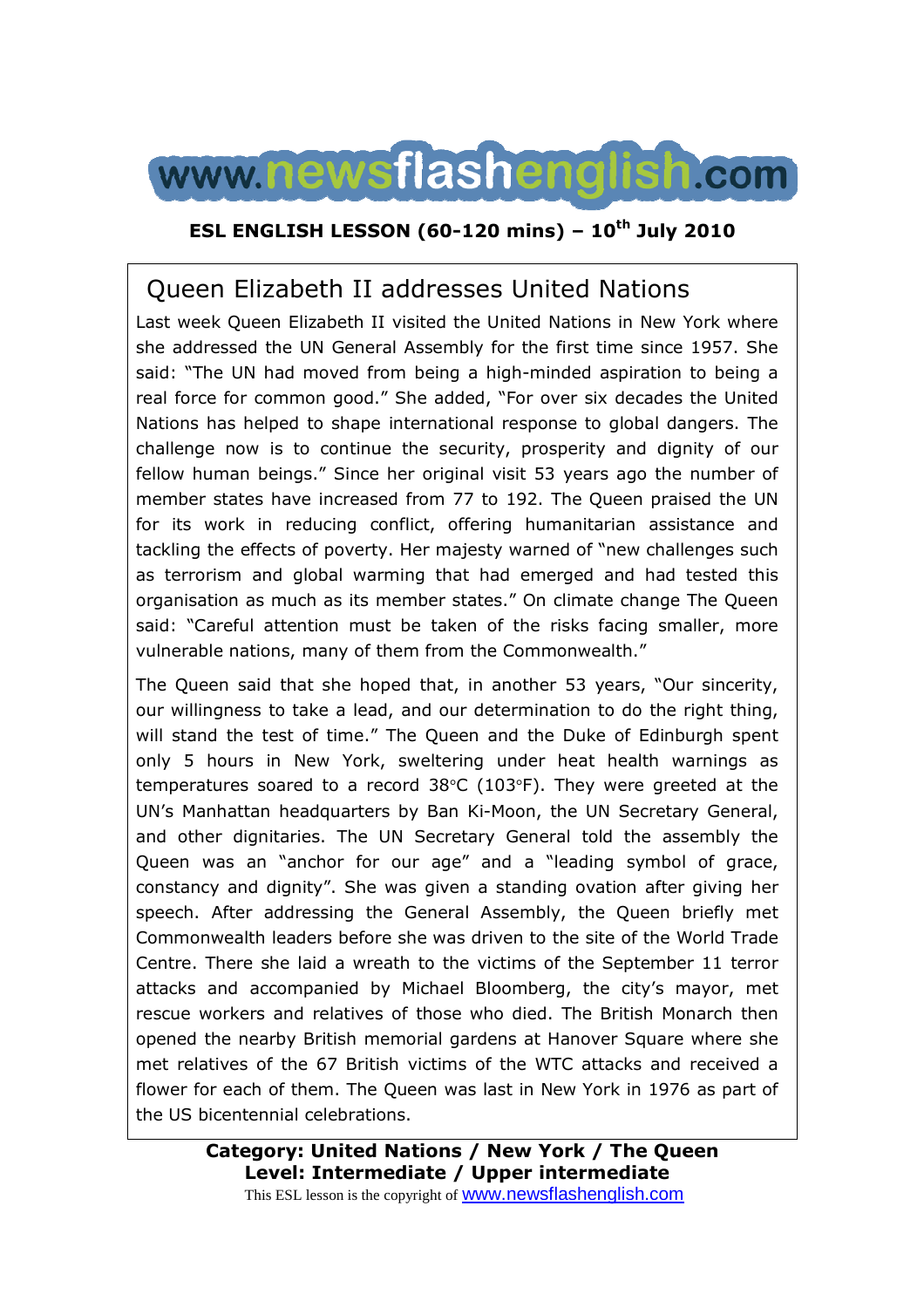### Queen Elizabeth II addresses United Nations – *10th July 2010* **FXFRCISES**

1. The United Nations: Briefly, what three things do you know about the United Nations? Go round the room swapping details.

2. Geography: New York: Where is New York? What language do they speak in New York? What US state is New York in? Draw a map on the board then **look on Google maps** to help you.

3. Dictation: The teacher will read four to six lines of the article slowly and clearly. Students will write down what they hear. The teacher will repeat the passage slowly again. Self correct your work from page one - filling in spaces and correcting mistakes. Be honest with yourself on the number of errors. Advise the teacher of your total number of errors. Less than five is very good. Ten is acceptable. Any more is room for improvement! More than twenty - we need to do some work!

4. Reading: The students should now read the article aloud, swapping readers every paragraph.

5. Vocabulary: Students should now look through the article and underline any vocabulary they do not know. Look in dictionaries. Discuss and help each other out. The teacher will go through and explain any unknown words or phrases.

6. The article: Students should look through the article with the teacher.

- a) What is the article about?
- b) What do you think about the article?

7. Let's think! Think of five examples of what the United Nations does. Then add five locations where you might find the United Nations (either their Headquarters, or for example, the UN in action as peacekeepers). Write them below. Explain to your partner why you chose these?

| Five UN activities | Five UN locations |
|--------------------|-------------------|
|                    |                   |
|                    |                   |
|                    |                   |
|                    |                   |
|                    |                   |

**The teacher** will choose some pairs to discuss their findings in front of the class.

8. Let's think! Swap partners. With your new partner on the board write as many words to do with *'United Nations'* as you can. *One-two minutes.* Compare with other teams. Using your words compile a short dialogue together.

9. Let's talk! In a pub: *In pairs:* Imagine you are in a pub. The conversation gets onto: **The Queen at the UN in New York.** Discuss. *5-minutes.*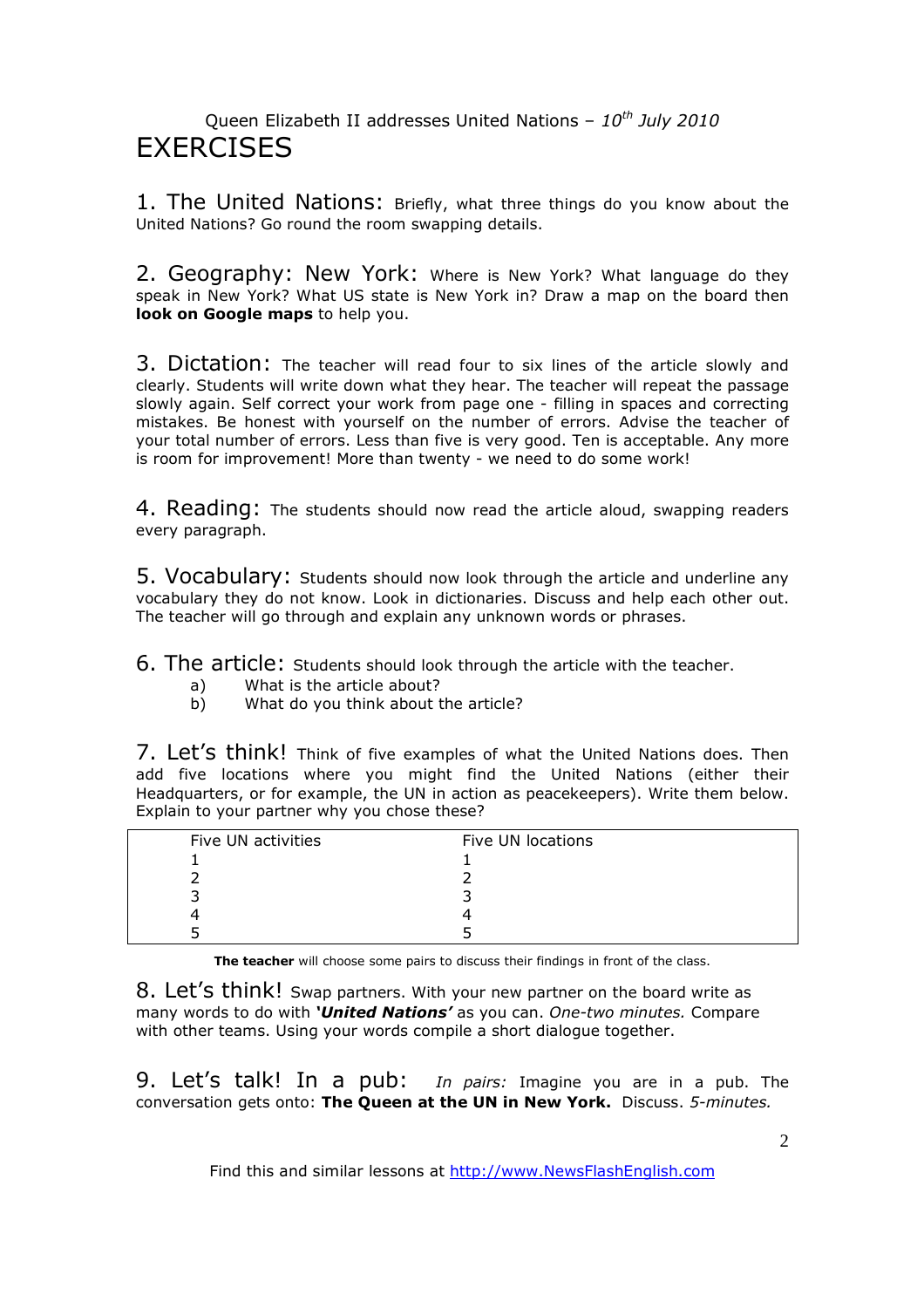Queen Elizabeth II addresses United Nations – *10th July 2010*

10. Pros and Cons: Think of two advantages and disadvantages of the United Nations in New York. Write them below. Explain to your partner why you chose these?

| Advantages | Disadvantages |  |
|------------|---------------|--|
|            |               |  |
|            |               |  |

**The teacher** will choose some pairs to discuss their findings in front of the class.

11. Let's do 'The Article Quiz': Have the students quiz each other in pairs. They score a point for each correct answer and half a point each time they have to look at the article for help. See who can get the highest score!

### **Student A**

- 1) Name the UN Secretary General.
- 2) How many member states are there at the UN today?
- 3) What year did The Queen originally visit the UN?
- 4) What is the name of The Queen's husband?
- 5) Who is the Mayor of New York?

### **Student B**

- 1) Where are the British Memorial Gardens?
- 2) How many British victims died at the World Trade Centre in 2001?
- 3) What was the temperature in New York?
- 4) Why was the Queen in New York in 1976?<br>5) Sum up what The Queen said!
- Sum up what The Queen said!

12. Presentation: In pairs, groups or individually: Prepare in class or at home a 2-minute presentation on: **The United Nations**. Stand at the front of the class to give your presentation. The class can vote on the best presentation. Class – After the presentations go through the strong and weak points on each presentation.

13. The Queen at the UN: In pairs/groups. Look at the list below. Each person chooses to be one of the following. Create a short story that person might do at the United Nations in New York. Tell it to your partner/group. Try to make it interesting, funny, the challenges etc… Students try to interlink student storylines!

| 1 The Queen                | 3 A diplomat    |
|----------------------------|-----------------|
| 2 The UN Secretary General | 4 A TV reporter |

**The teacher** will choose some pairs to tell their stories in front of the class.

14. Let's write an e-mail: Write and send a 200 word e-mail to your teacher about: **The Queen at the UN.** Your e-mail can be read out in class.

15. Sentence starters: Finish these sentence starters. Correct your mistakes. Compare what other people have written.

- a) The United Nations
- b) The Queen \_\_\_\_\_\_\_\_\_\_\_\_\_\_\_\_\_\_\_\_\_\_\_\_\_\_\_\_\_\_\_\_\_\_\_\_\_\_\_\_\_\_\_\_\_\_\_\_\_\_\_\_\_
- c) The UN Secretary General \_\_\_\_\_\_\_\_\_\_\_\_\_\_\_\_\_\_\_\_\_\_\_\_\_\_\_\_\_\_\_\_\_\_\_\_\_\_\_\_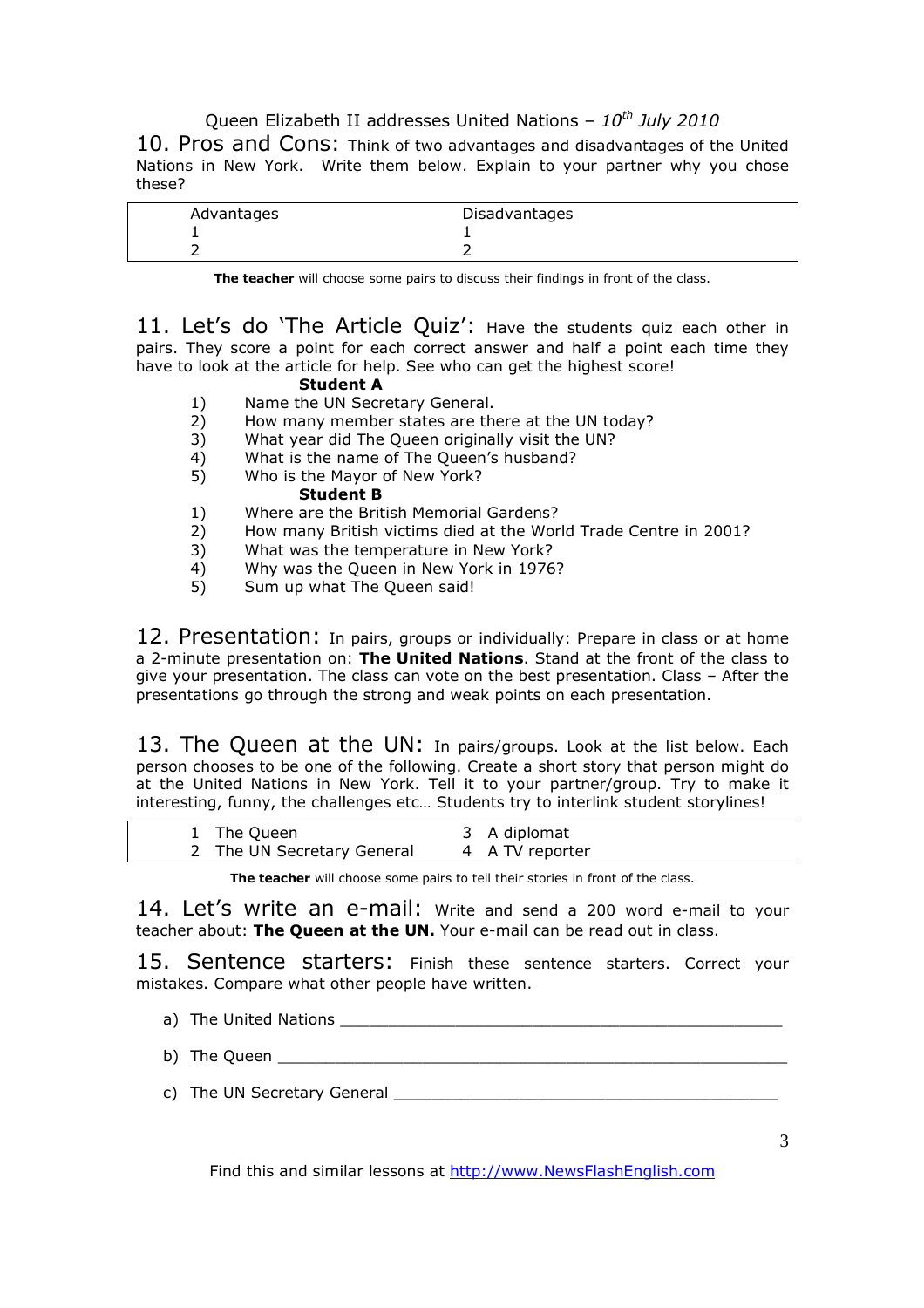### Queen Elizabeth II addresses United Nations – *10th July 2010* DISCUSSION

### **Student A questions**

- 1) Did the headline make you want to read the article?<br>2) Why is New York called The Big Apple?
- 2) Why is New York called The Big Apple?
- 3) What UN stories are in the news this week?
- 4) What UN stories have been in the news in the last month?<br>5) What is The Commonwealth?
- What is The Commonwealth?
- 6) What do you know about the UN Secretary General?
- 7) What do you know about Michael Bloomberg?
- 8) What do you think about the World Trade Centre disaster?
- 9) What were you doing when the terrorists struck on 9/11?
- 10) What is the future of the United Nations?

### **Student B questions**

- 1) What do you think about what you read?<br>2) How important is the UN?
- 2) How important is the UN?<br>3) Do you think the role of the
- 3) Do you think the role of the United Nations has changed since it was formed? If yes, how?
- 4) Do you think The Queen gets tired of meeting dignitaries?
- 5) Have you ever seen The Queen 'live'? If yes, where? When?
- 6) What do you think The Queen likes to do on her day off?<br>
7) Would you like to visit New York? If yes, why?
- Would you like to visit New York? If yes, why?
- 8) What makes New York so special?
- 9) What do you associate with New York?<br>10) Did you like this discussion?
- Did you like this discussion?

# SPEAKING

Let's debate! The United Nations *Allow 10-15 minutes - Small groups / pairs / 1 to 1*

Debate the following together:-

The United Nations

The teacher can moderate the session.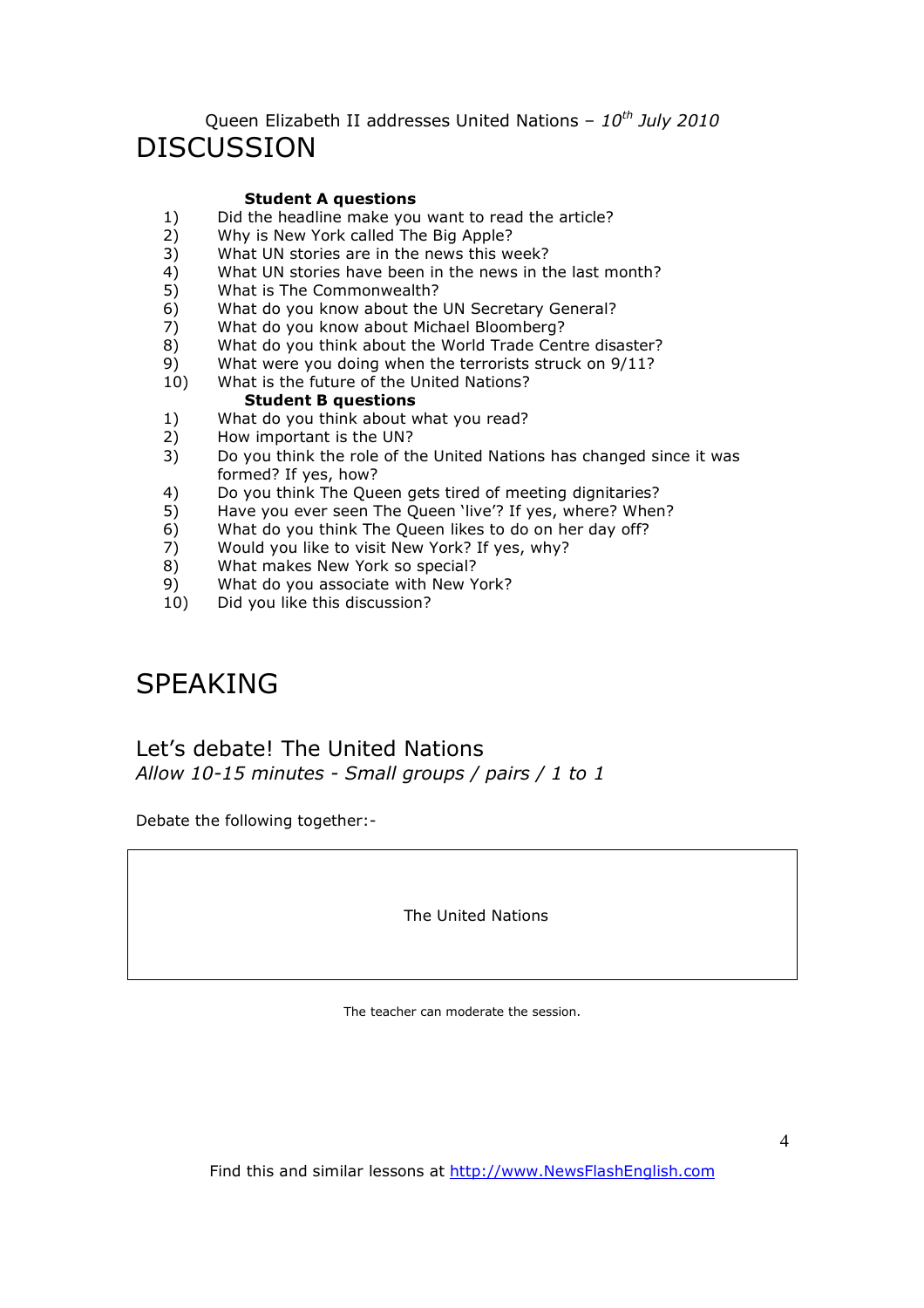# Queen Elizabeth II addresses United Nations – *10th July 2010* GAP FILL: READING

Put the words into the gaps in the text.

Last week Queen Elizabeth II visited the United Nations in New York where she addressed the UN General Assembly for the first time since 1957. She said: "The UN had moved from being a high-minded aspiration to being a real force for common good." She added, "For over six (1)\_\_\_\_\_ the United Nations has helped to  $(2)$  international response to global dangers. The (3) now is to continue the security, (4)\_\_\_\_\_ and dignity of our fellow human beings." Since her original visit 53 years ago the number of member states have increased from 77 to 192. The (5)\_\_\_\_\_ praised the UN for its work in reducing (6) . bettering humanitarian assistance and tackling the effects of poverty. Her majesty warned of "new challenges such as terrorism and global warming that had emerged and had tested this organisation as much as its member states." On climate change The Queen said: "Careful attention must be taken of the (7) facing smaller, more (8) and nations, many of them from the Commonwealth." *conflict shape vulnerable risks prosperity decades Queen challenge*

The Queen said that she hoped that, in another 53 years, "Our sincerity, our (1) to take a lead, and our determination to do the right thing, will stand the test of time." The Queen and the Duke of Edinburgh spent only 5 hours in New York, sweltering under heat health (2) as temperatures soared to a record 38°C (103°F). They were greeted at the UN's Manhattan (3)\_\_\_\_\_ by Ban Ki-Moon, the UN Secretary General, and other dignitaries. The UN Secretary General told the assembly the Queen was an  $"(4)$  for our age" and a "leading symbol of grace, constancy and dignity". She was given a standing ovation after giving her (5)\_\_\_\_\_. After addressing the General Assembly, the Queen briefly met Commonwealth leaders before she was driven to the site of the World Trade Centre. There she laid a  $(6)$  to the  $(7)$ of the September 11 terror attacks and accompanied by Michael Bloomberg, the city's mayor, met rescue workers and relatives of those who died. The British Monarch then opened the nearby British (8) gardens at Hanover Square where she met relatives of the 67 British victims of the WTC attacks and received a flower for each of them. The Queen was last in New York in 1976 as part of the US bicentennial celebrations. *willingness headquarters memorial warnings*

Find this and similar lessons at http://www.NewsFlashEnglish.com

*speech*

*anchor*

*wreath*

*victims*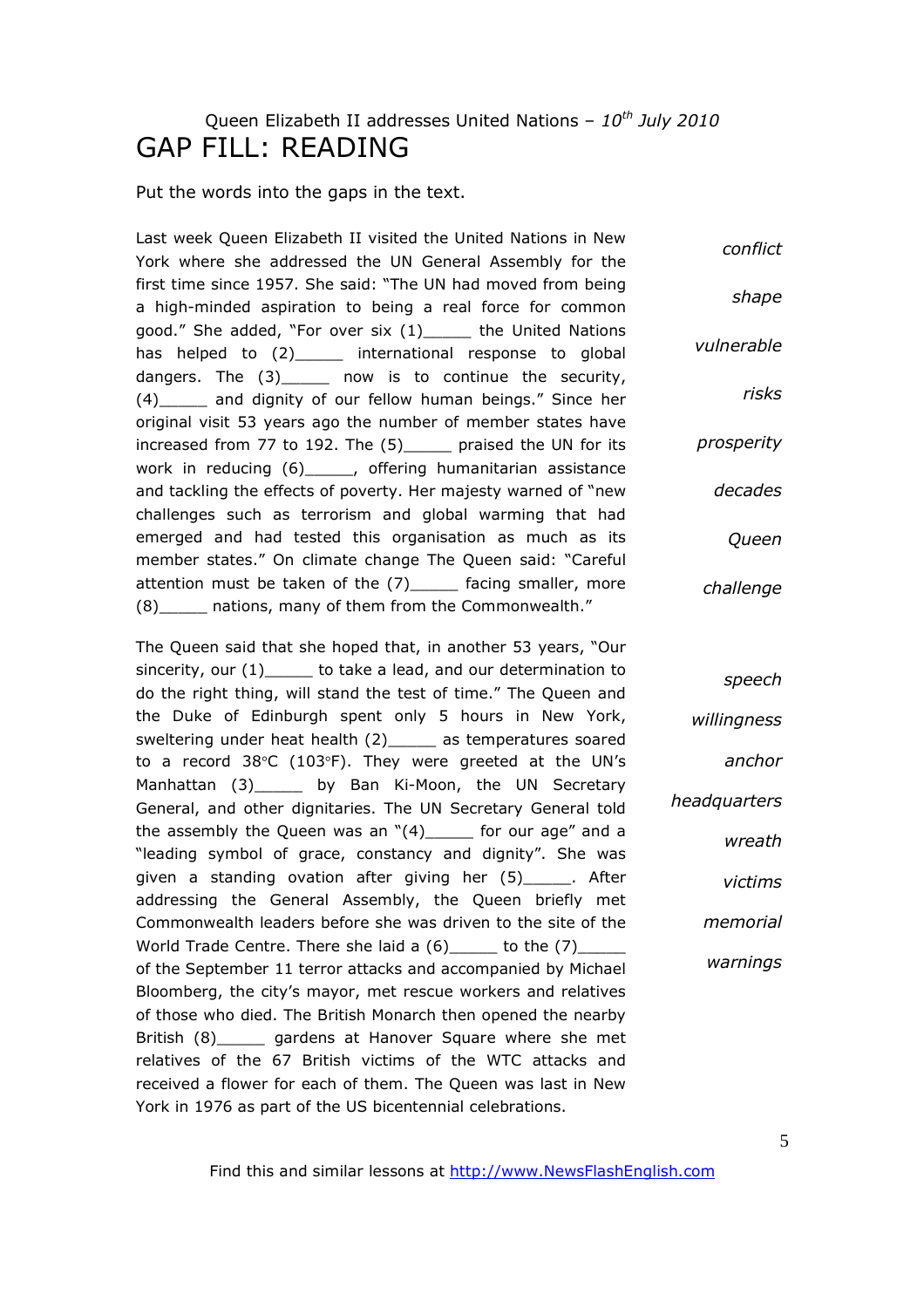## Queen Elizabeth II addresses United Nations – *10th July 2010* PUT THE ARTICLE BACK TOGETHER

- $($ ) lead, and our determination to do the right thing, will stand the test of time." The Queen and the Duke of Edinburgh spent only 5 hours in New York, sweltering under heat health warnings as temperatures soared to a
- $($ ) age" and a "leading symbol of grace, constancy and dignity". She was given a standing ovation after giving her speech. After addressing the General Assembly, the Queen briefly met Commonwealth leaders before she was
- $($ ) who died. The British Monarch then opened the nearby British memorial gardens at Hanover Square where she met relatives of the 67 British victims of the WTC attacks and received a flower for each of them. The
- $($ ) fellow human beings." Since her original visit 53 years ago the number of member states have increased from 77 to 192. The Queen praised the UN for its work in reducing conflict, offering humanitarian assistance and tackling the effects
- (1 ) Last week Queen Elizabeth II visited the United Nations in New York where she addressed the UN General Assembly for the first time since 1957. She said: "The UN had moved from being a high-minded aspiration to being a
- $($ ) of poverty. Her majesty warned of "new challenges such as terrorism and global warming that had emerged and had tested this organisation as much as its member states." On climate change The Queen said: "Careful
- ( ) record 38°C (103°F). They were greeted at the UN's Manhattan headquarters by Ban Ki-Moon, the UN Secretary General, and other dignitaries. The UN Secretary General told the assembly the Queen was an "anchor for our
- ( ) real force for common good." She added, "For over six decades the United Nations has helped to shape international response to global dangers. The challenge now is to continue the security, prosperity and dignity of our
- $($ ) Queen was last in New York in 1976 as part of the US bicentennial celebrations.
- $($ )  $($ ) attention must be taken of the risks facing smaller, more vulnerable nations, many of them from the Commonwealth." The Queen said that she hoped that, in another 53 years, "Our sincerity, our willingness to take a
	- driven to the site of the World Trade Centre. There she laid a wreath to the victims of the September 11 terror attacks and accompanied by Michael Bloomberg, the city's mayor, met rescue workers and relatives of those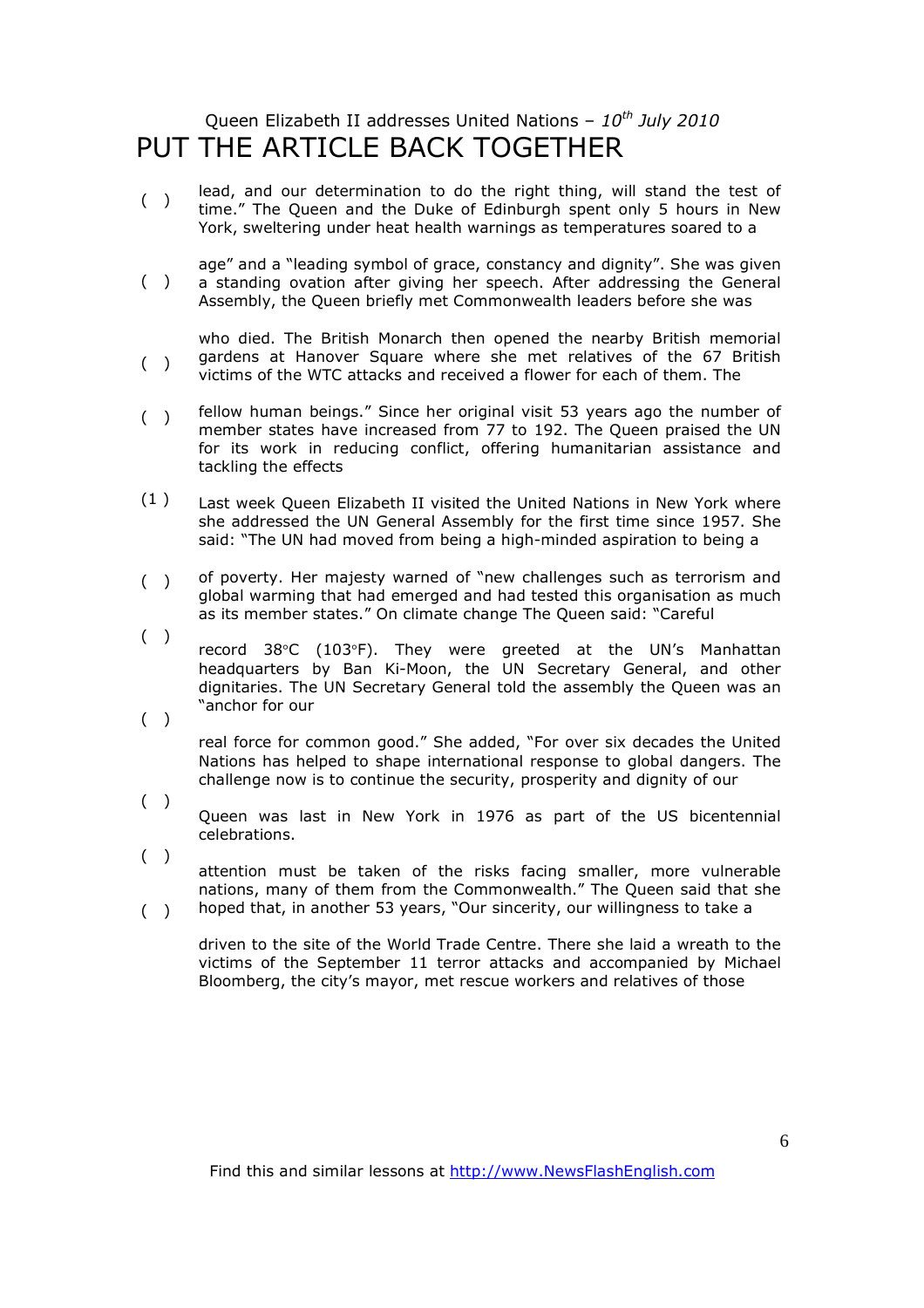## Queen Elizabeth II addresses United Nations – *10th July 2010* GRAMMAR

Put the words into the gaps in the text.

Last week Queen Elizabeth II visited the United Nations in New York (1) she addressed the UN General Assembly for the first time since 1957. She said: "The UN had moved from being a high-minded aspiration to being a real force for common good." She added, "For over six decades the United Nations has helped to shape international response to global dangers. The challenge now is to continue the security, prosperity and dignity of our fellow human beings." (2) her original visit 53 years ago the number of member states have increased from 77 to 192. The Queen praised the UN for its work in reducing conflict, offering humanitarian assistance and tackling the effects of poverty. Her majesty warned of "new challenges (3) terrorism and global warming (4) had emerged and had tested this organisation as much as its member states." On climate change The Queen said: "Careful attention (5) be taken of the risks facing smaller,  $(6)$  vulnerable nations,  $(7)$  of  $(8)$  from the Commonwealth." *more them must that since many Such as where*

The Queen said that (1) hoped that, in another 53 years, "Our sincerity, our willingness to take a lead, and our determination to do the right thing, will stand the test of time." The Queen and the Duke of Edinburgh spent only 5 hours in New York, sweltering under heat health warnings as temperatures soared to a record 38°C (103°F). They were greeted at the UN's Manhattan headquarters by Ban Ki-Moon, the UN Secretary General, and other dignitaries. The UN Secretary General told (2) assembly the Queen was an "anchor (3) our age" and a "leading symbol of grace, constancy and dignity". She was given a standing ovation after giving (4) speech. After addressing the General Assembly, the Queen briefly met Commonwealth leaders before she was driven to the site of the World Trade Centre. There she laid a wreath to the victims of the September 11 terror attacks and accompanied by Michael Bloomberg, the city's mayor, met rescue workers and relatives of those who died. The British Monarch then opened the nearby British memorial gardens (5) Hanover Square where she met relatives of the 67 British victims (6)\_\_ the WTC attacks (7)\_\_ received a flower for each of them. The Queen was last in New York (8) 1976 as part of the US bicentennial celebrations.

Find this and similar lessons at http://www.NewsFlashEnglish.com

*in*

*of*

*at*

*she*

*the*

*for*

*her*

*and*